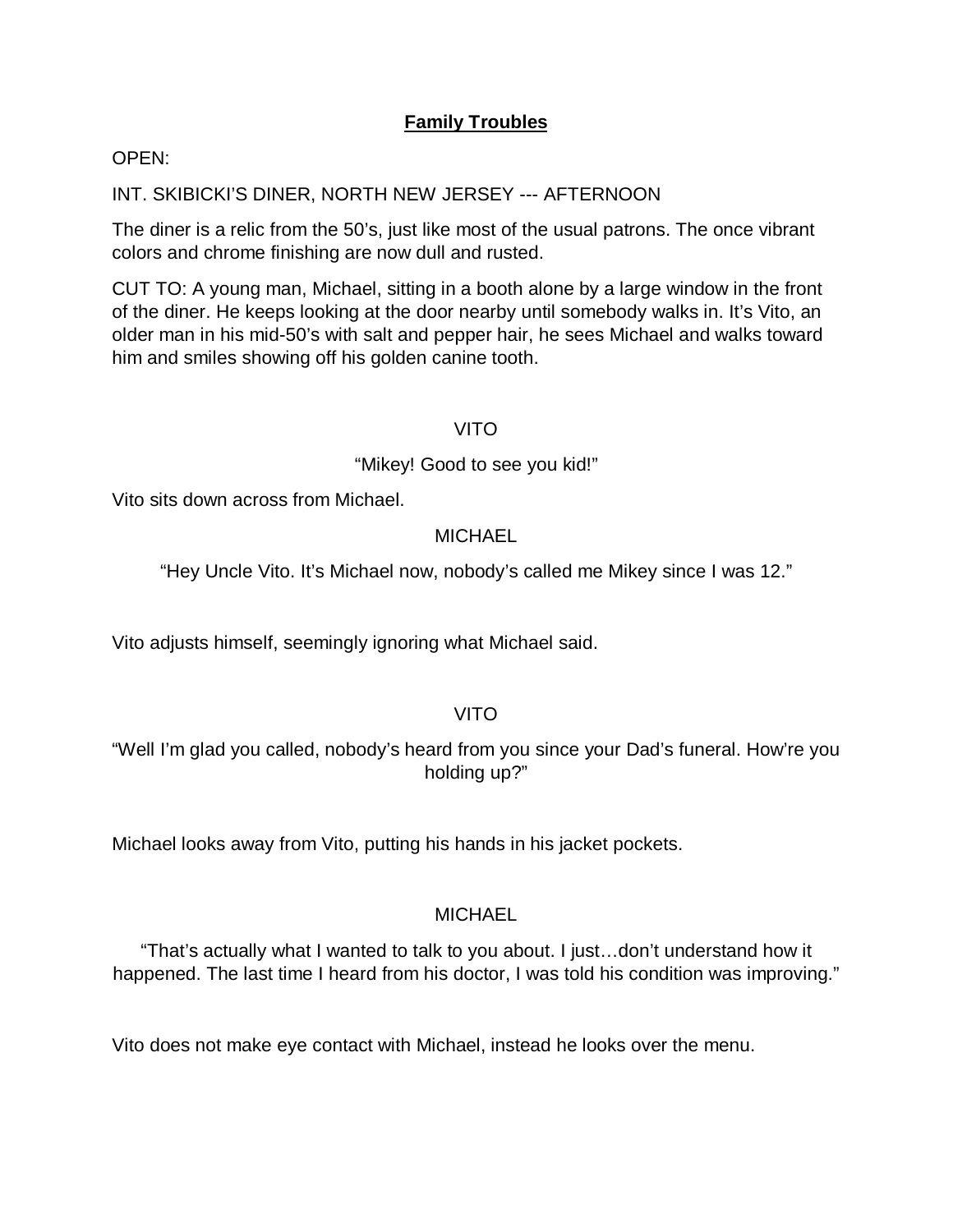### VITO

# "You know these freak things just kinda happen, Mikey. Who really knows how it's gonna end, right?"

Michael leans back in his seat and looks out the window, unsatisfied.

# **MICHAEL**

"I just thought it was strange how he was getting better then all of the sudden -"

Vito interrupts.

# VITO

"Did you know, your dad and I used to come here all the time back in the day? Your grandfather, used to take us here every week. Then when we were in high school, we'd hang out here after every football game. And after every win, I swear to God, this place was packed just so people could tell your old man how well he played. HA! Those were good times, Mikey."

Michael looks at his lap and sighs. Then puts his left elbow on the table keeping his right hand in his pocket, gripping onto the object in it. He leans in, like to tell Vito a secret.

# **MICHAEL**

"But don't you think it's strange how he died so quickly? I mean it couldn't have been his sickness. I went to the hospital and found out he died of asphyxiation."

# VITO

"C'mon Mikey. He had cancer, very late stage stuff. The kind that you just don't come back from."

Michael throws himself back into his seat, visibly upset with Vito's reaction.

**MICHAEL**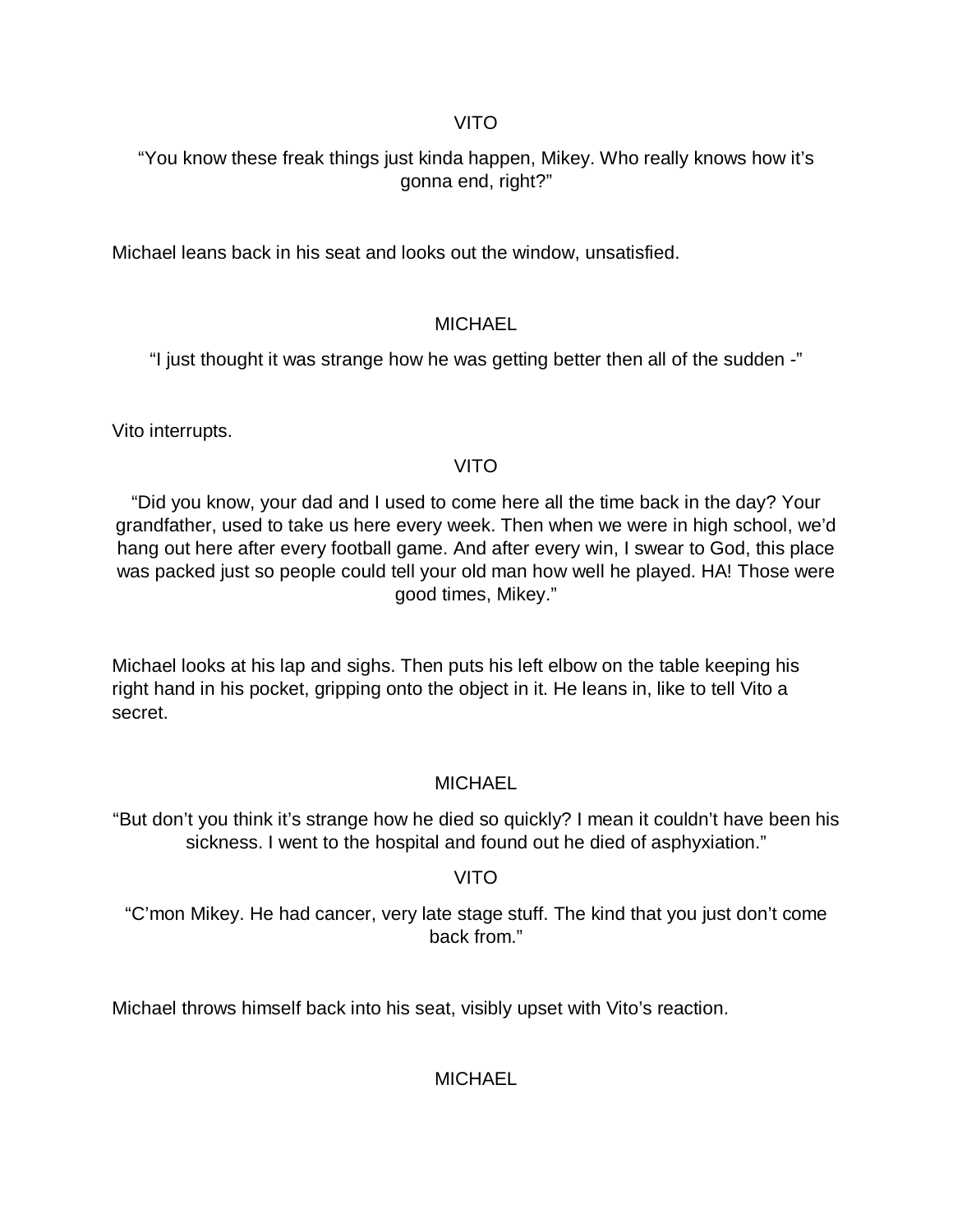"That doesn't explain the asphyxiation!"

VITO

"Oh what?! You think he was whacked? You think someone wanted him gone?"

Both Vito and Michael start looking around realizing how loud they were getting. Vito leans in.

### VITO

"Listen. Everyone, and I mean everyone, respected your Dad. No one would've done him in."

### **MICHAEL**

"Well someone did. And they got him. And I'm going to find out who they are and make them pay."

Vito now looks uncomfortable.

# VITO

"Okay alright…you want me to get some guys to find out for you? Have some words with the hospital staff? Then what?"

# **MICHAEL**

"I talked to them already. They didn't know anything besides the real cause of death. And a description of the guy who did it."

Vito sits up straight, trying not to show his surprise.

# VITO

"Mikey…Anybody who would get rid of your Dad, you don't want to go after."

Michael is gripping the item in his jacket pocket. Debating pulling it out or not.

**MICHAEL** 

"They said an older man with graying hair…and a golden tooth."